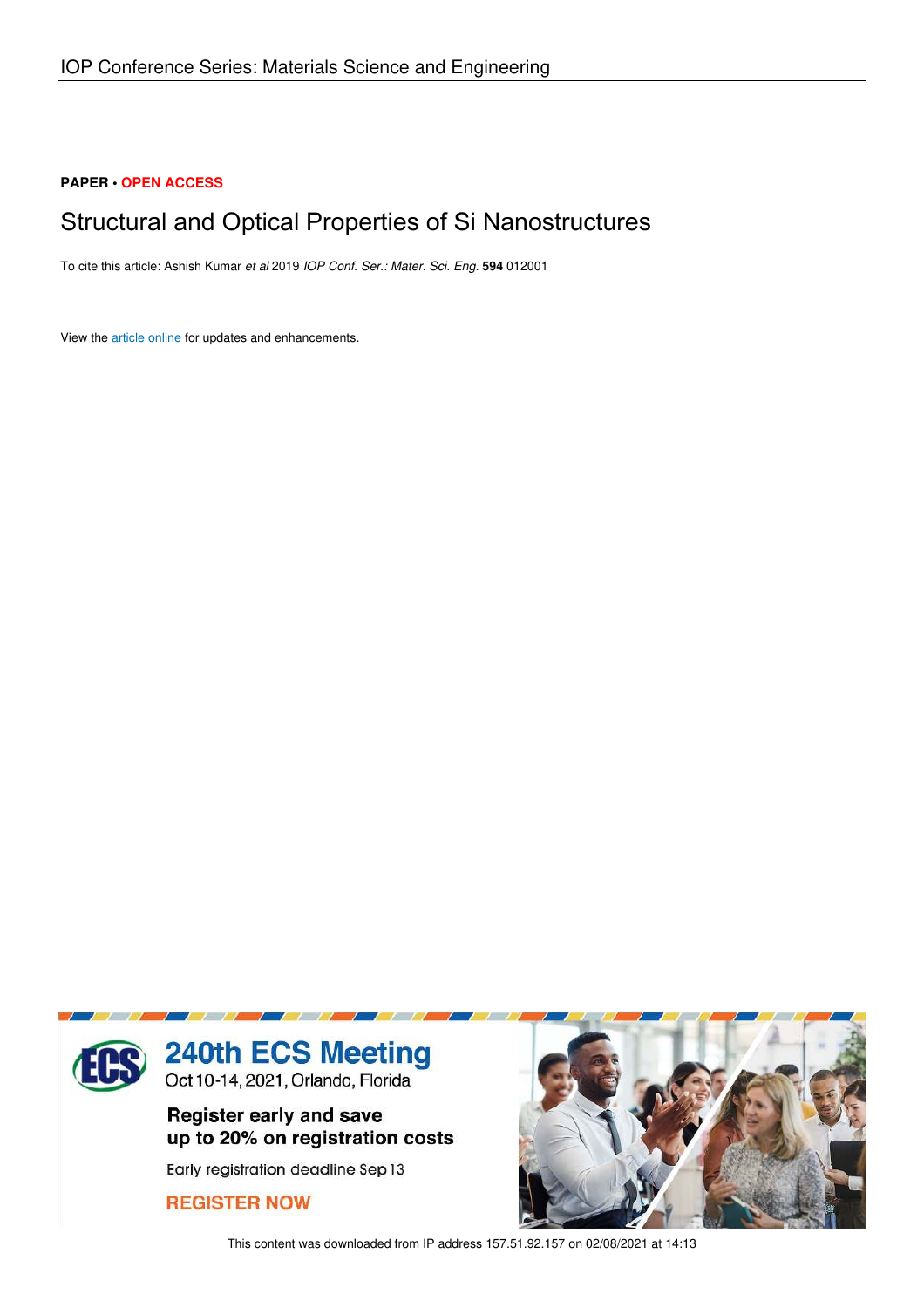# **Structural and Optical Properties of Si Nanostructures**

Ashish Kumar<sup>1\*</sup>, Ashok Sharma<sup>1</sup>, and Ajay Agarwal<sup>1</sup>

<sup>1</sup>CSIR-Central Electronics Engineering Research Institute, Pilani, 333031, Rajasthan India

IOP Publishing

\*Email: ashishvlsi10@gmail.com

**Abstract**: Silicon nanostructures were realized using metal assisted chemical etching of silicon wafer (100) for two different etching times: 5 minute and 10 minute. Structural and optical properties of silicon nanostructures were investigated using field emission scanning electron microscopy (FESEM), X-ray diffraction (XRD), and photoluminescence (PL). XRD analysis probes the changes in crystallinity during etching and reveals reflection plane (220) of obtained silicon nanostructures. UV and visible spectra of photoluminescence from Si nanostructures suggest the optically active nature of Si at nanoscale and confinement of carrier. These results show that the structural and optical properties of Si nanostructures strongly depend on etching time of silicon wafer.

**Keywords:** MACE; Silicon nanostructures; and Quantum confinement

**1. Introduction**: The famous lecture "There's Plenty of Room at the Bottom: An Invitation to Enter a New Field of Physics" of Richard Feynman in 1959 promoted research community to harvest the unique and structural properties of materials at nanoscale which are absent in bulk structures [1]. However, the visions of Richard Feynman came into the reality with the advancement in technology in the early decade of 21 century. Since then, research community have demonstrated numerous nanostructures of various materials such as Si, ZnO, SnO<sub>2</sub> and etc. to study unique properties of material at nanoscale [2]. Among all these material, silicon is more attractive for nanoelectronics application as well documented properties and easy integration with exciting technology are addition advantage of Si nanostrucutres (NSs) over other materials [3-6]. Since the first report of Si NSs in 1950 by Uhlir [3], Si NSs with control morphology demonstrated potential application in the fields ranging from electronic, sensor, energy storage, flexible electronics photovoltaics, and energy storage electrodes [4-5]. However, with an indirect band gap material Si NSs can hardly be explored for optoelectronic application till the discovery of luminescent in Si NSs due to carrier confinement. Optically active nature of Si NSs or porous Si has attracted significant attention to demonstrate efficient and cost effective light emitting diode and laser.

Despite the various application of Si NSs, current fabrication methods reactive ion etching, other dry etching which are commonly used for micro nanofabrication are not suitable for mass production of Si NSs at large scale with high aspect ratios [4]. With the advancement in catalyst chemistry, an alternative approach metal assist chemical etching (MACE) has attracted a great interest to develop Si NSs because of its simplicity; low cost, and versatility [6-7]. Various types of Si NSs i. e. Si nanowires, porous Si from many type of Si wafer (100) and Si(111) with different doping levels ptype Si or n-type Si wafers, have been demonstrated using this method. The MACE process begins with partial coating of metal nanoparticles over Si surface followed by etching of Si in acidic oxidizing solution of hydrogen peroxide  $(H_2O_2)$  and hydrofluoric acid (HF). Here metal nanoparticles works catalyst and enhance the etch rate of Si beneath of NPs. Although realization of Si NSs using MACE is very easy and significant effort have been made to explain etching mechanism of Si in the presence of metal NPs, structural and luminescent properties of Si NSs are yet to address. ,

Content from this work may be used under the terms of the Creative Commons Attribution 3.0 licence. Any further distribution of this work must maintain attribution to the author(s) and the title of the work, journal citation and DOI. Published under licence by IOP Publishing Ltd 1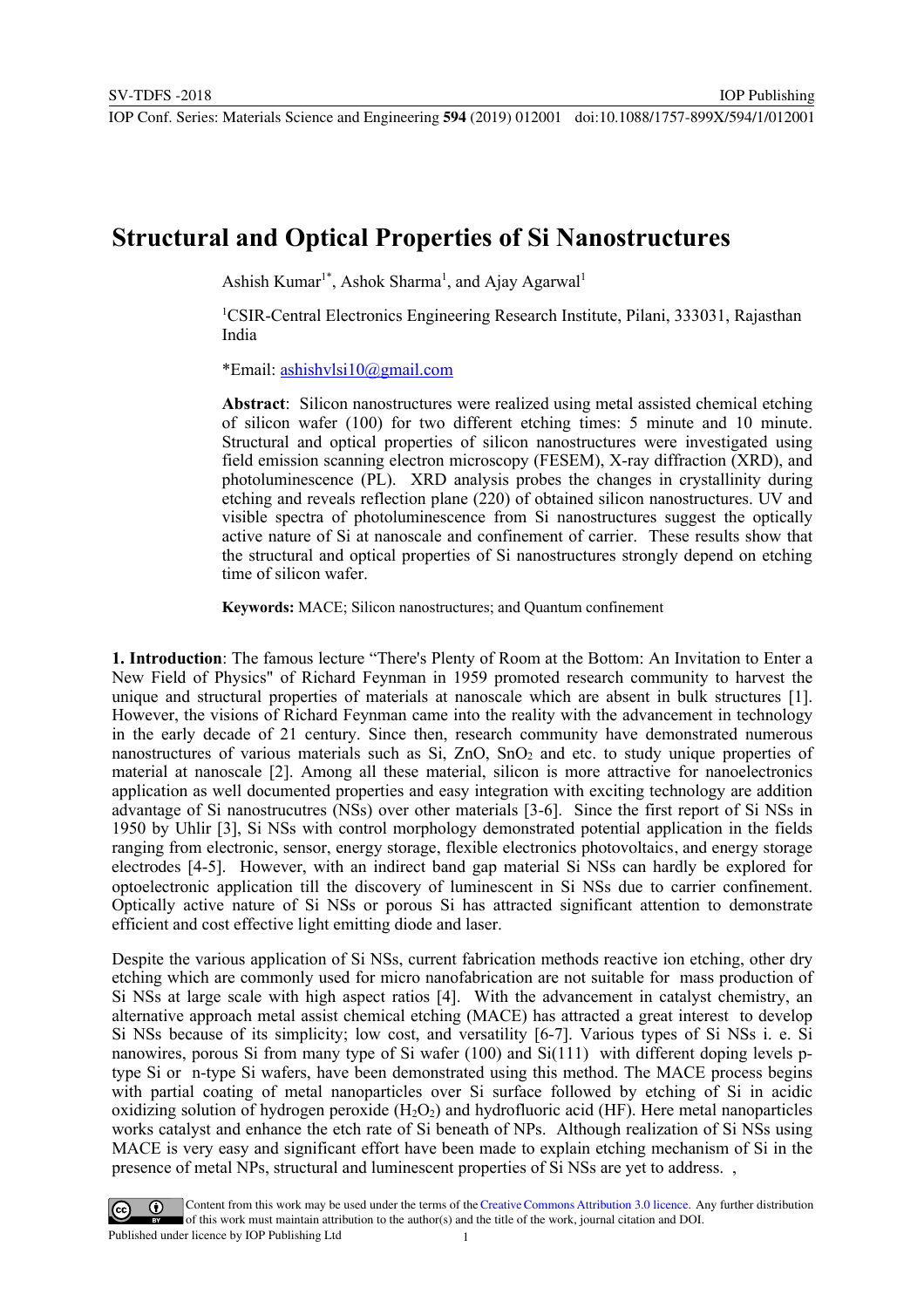In this work, we reported the development of vertically aligned Si NSs through etching of lightly doped Si wafer utilizing gold (Au) NPs in MACE process. XRD analysis of silicon NSs showed the variations in the crystal lattice than its bulk wafer which might correspond to oxidation rate of crystal plane. Photoluminescence of Si NSs shows intense blue and red emission at room temperature attributed to quantum confinement carrier at nanoscale.

### **2. Experimental Procedures:**



**Fig. 1** Processes flow MACE for formation of Si Nanostructures

For experiment, single side polished p-type Si (100) wafers with resistivity (1-10)  $\Omega$ -cm were considered. Si wafer were cleaned using standard degreasing and RCA cleaning process of semiconductor industry. Cleaned Si wafer were decorated with 10 nm thickness of gold (Au) metal nanoparticles (NPs) by e-beam evaporation system. Further, Au NPs coated wafers were immersed in etchant solution of  $H_2O_2$  and HF (2:1) for 5 and 10 minutes. After developing process, substrates were dipped in etchant solution of Au to remove metal NPs from the Si NSs and followed by bath of NSs in HF solution to remove oxide layer which was produced in Au etchant solution. The process flow for the development of Si NSs figure 1. For further simplicity in discussion, we named the sample S1 and S2 of Si NSs which were obtained by different etching time duration 5 and 10 minutes respectively. Crystal properties of etched wafers were characterized by Powder XRD (Rigaku Smart Lab system® with Cu-Kα radiation operating at 40 kV and 40 mA, with wavelength  $(\lambda) = 1.5418$  Å. FESEM reveals surface morphology of textured surface of samples. Photoluminescence spectra of samples was recorded with high power 325 nm He-Cd laser excitation power source using Dongwoo optron 80K PL system at room temperature.

#### **3. Results and Discussion:**

Textured surface of Si wafer was revealed in FESEM images and shown in the figure 2 (a-b) for sample S1 and S2. Though, surface profile of etched wafer is quite smiler. Etch depth of silicon was not same for different etching time as revealed in cross section images 2(c-d). Etching depth of sample S1 was recorded 22  $\mu$ m while 33  $\mu$ m for sample S2. Cross section images exhibited uniform distribution of dense and isolated Si NSs on entire sample. Long NSs as shown in the figures confirmed that MACE process is capable to produce high aspect ratio NSs in less time than dry reactive ion etching process. Vertical alignment of Si NSs shows that electrochemical reaction of HF and  $H_2O_2$  took place at the interface of Si and Au NPs. Au NPs works as catalyst and enhance the anisotropic etching of Si. The electrochemical reaction is similar to two electrode configuration under galvanostatic control. Here Si substrate works as the anode electrode and metal NPs works cathode electrode. During the reaction Si atoms are oxidized in the presence of HF and removed from the surface as intermediate products  $SiF_4$  or  $SiF_6^2$ - are soluble in water. During the reaction Si atom released electron and oxidize after adsorption of hole. The released electrons are capture by Au NPs. The various chemical reactions have been proposed to describe the MACE analogous anodic etching of Si in HF [5-6].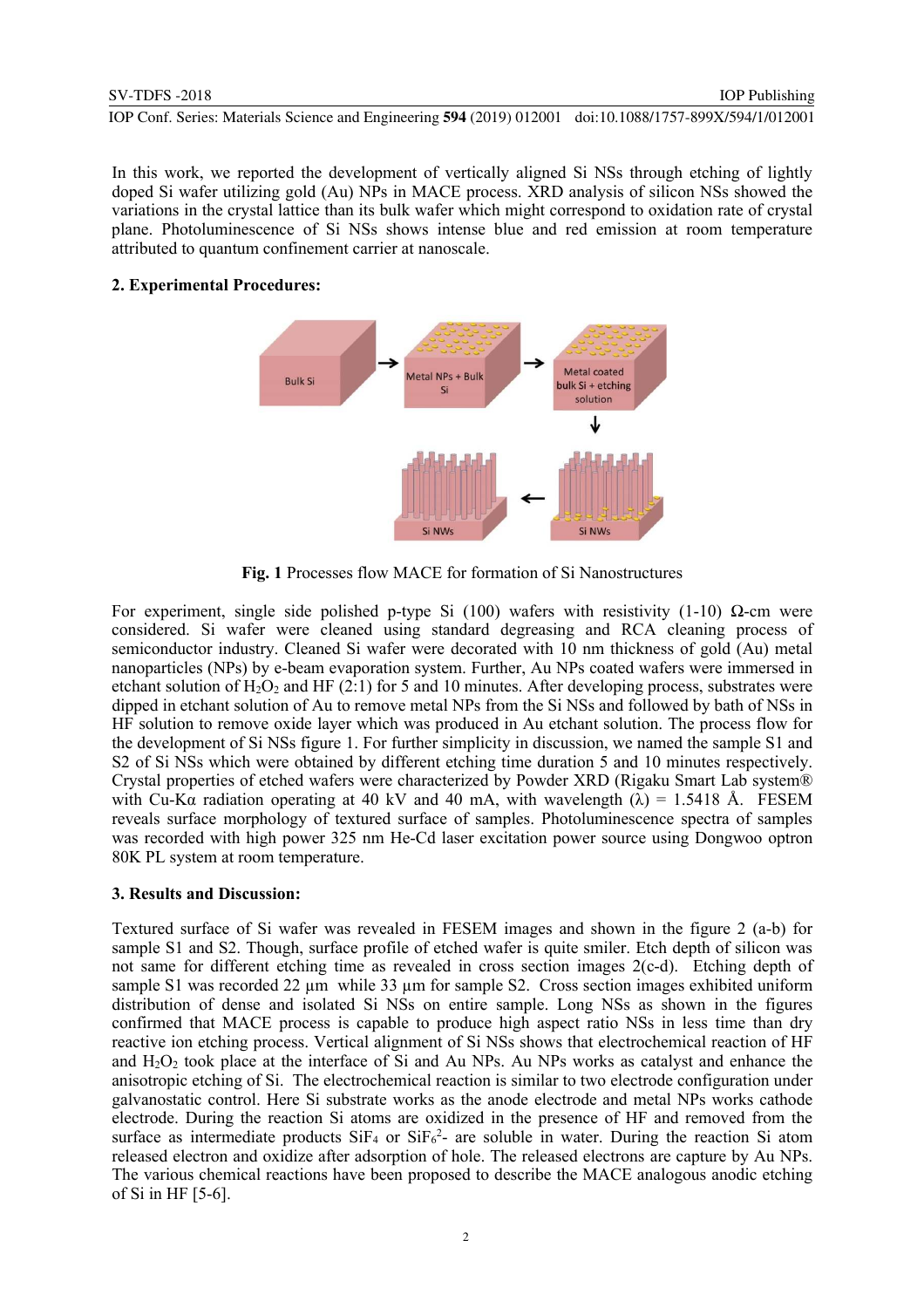It is well established that  $H_2O_2$  is reduced at the metal (cathode) and generate hole

$$
H_2O_2 + 2H^+ \rightarrow 2H_2O + 2h^+ \tag{1}
$$

Generated hole is adsorbed by Si surface and leads oxidation of Si and followed by dissolution of oxide

$$
Si + 4h^{+} + 4HF \rightarrow SiF_{4} + H^{+}
$$
  
\n
$$
SiF^{4} + 2HF \rightarrow H_{2}SiF_{6}
$$
  
\n
$$
Si + 2H_{2}O \rightarrow SiO_{2} + 4H^{+} + 4e^{-}
$$
  
\n
$$
SiO_{2} + 6HF \rightarrow H_{2}SiF_{6} + 2H_{2}O
$$
\n(2)

Since the reaction take place at the surface of Si, surface states of Si also play an important role to control the morphology of etched Si. Up to now, the role of surface states in the metal assisted chemical etching is not explored. Moreover, morphology of Si NSs i. e. the length, diameter, and interface are strongly functions of catalyst shape, size, concentration of HF and  $H_2O_2$  and etching time.



**Fig. 2** FESEM images of silicon nanostructures obtain after etching of Si wafer for (a) 5 minutes and (b) 10 minutes

In order to understand the crystal structures of etched Si NSs, XRD plots of the samples (S1 and S2) are presented in figure 3 (a-b) respectively. The common diffraction peak in both figures was observed at diffraction angle of 2θ (44.5° ) and can be assigned to diffraction plane of silicon (220) [9]. A distinguish peak for the sample S1 at the value of 2θ (28.53° ) is well assigned to Si (111) plane [9]. The presence of plane (111) indicates the Si atom is not etched in (111) direction [10]. The anisotropic etching of Si was described using the back bond breaking theory. According to this theory, bond of Si surface atom connect to underneath atom and break during oxidation and dissolution process of MACE. The stronger the back bond strength the more difficult to remove the atom. Bond strength of surface Si atom is decided by crystal orientation of substrate. Si atom on the surface of a (100) substrate has two back bonds while atom on (111) substrate has three back bond. Therefore, atom on (100) surface plane is easily etched than the atom present on plane (111). The similar result was observed for sample S1. As etching increases, only crystal orientation (220) of Si nanostructures was observed. Here it is worth to mention that etching of Si in MACE process is very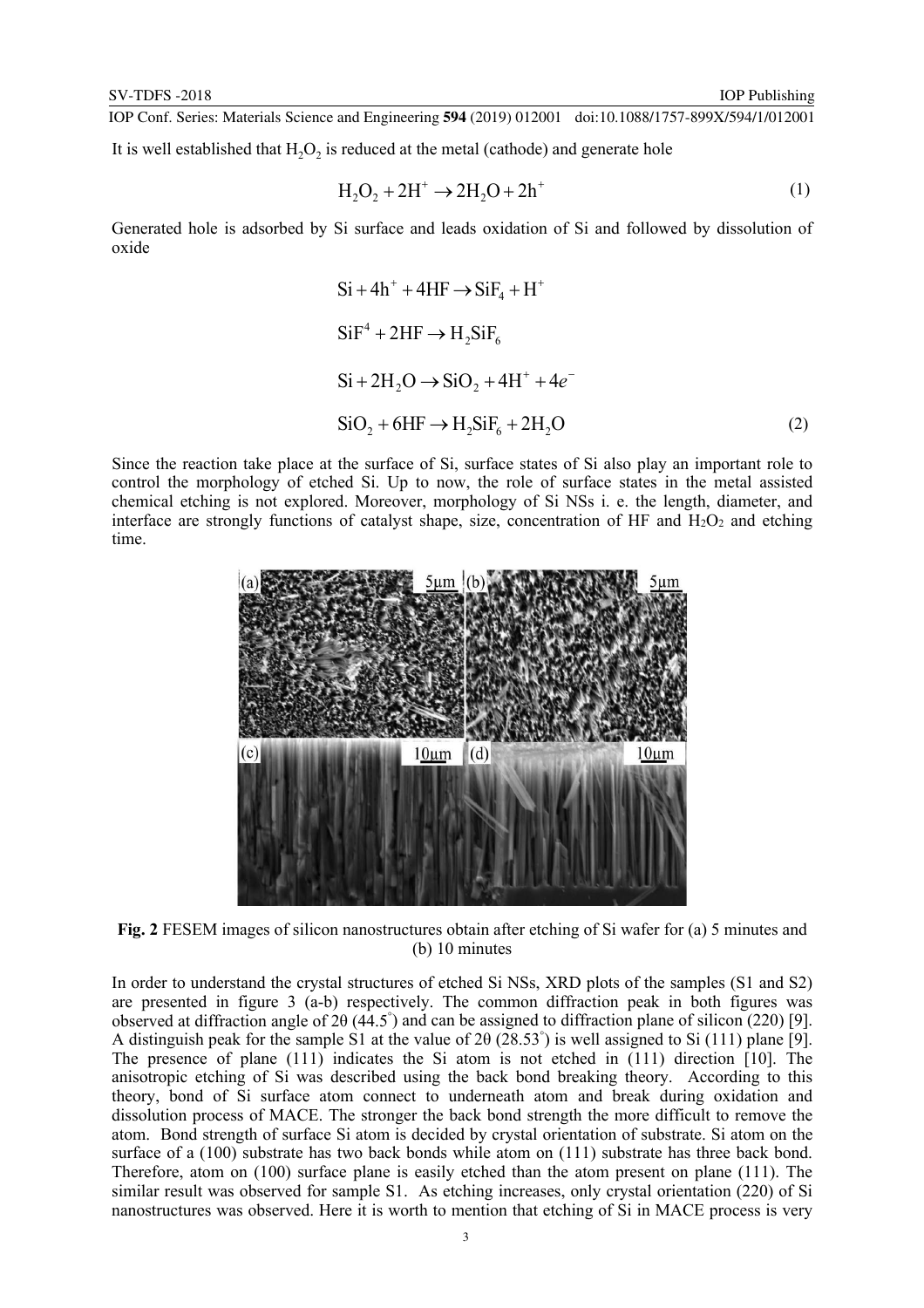complicated. The detail etching mechanism of Si with respect to metal NPS is yet to explain. Other than diffraction peaks, a small hump was also observed at lower diffraction angle in both figures and indicated the oxidation of developed Si NSs in open environment. Full width half maximum (FWHM) also gives important information for the crystalline size: Large value of FWHM indicates smaller the crystal size. The values of FWHM corresponding to diffraction plane (220) was calculated via origin peak analyser and found 0.35° and 0.42° for the sample S1 and S2 respectively. Larger etching time produces small crystalline size and responsible for the large value of FWHM.



**Fig. 3.** XRD analysis of etched Si nanostructures obtain after etching of bulk Si wafer

Finally we investigated the luminescent properties of developed Si NSs. Strong luminescent spectra for both samples were recorded from the samples and shown in figures 4 (a-b). Si NSs exhibits visible emission at room temperature without any treatment of surface. However, emission spectrum at the wavelengths 620-650 for sample S1 in figure 4(a) was slightly different from emission spectra of sample S2 where only blue emission centred between 350-450 nm was observed in figure 4 (b). The image of room temperature emission of the samples were also captured and shown in the inset of graph corresponding to each sample. Visible emission of Si NSs is strongly depends on structural properties of Si NSs and therefore PL can provide the information about size or morphology present in samples. Multicolour emission covering entire visible spectra from individual Si nanowire is reported by K. Seo and his research group [11]. Therefore it is concluded that a range of diameters of Si NSs were present in the sample S1 as also confirmed in XRD analysis by the presence of (111) crystal plane. However, as the etching time increased, plane (111) dissolved and only single plane of NSs could be responsible for single peak of luminescent for sample S2. Additionally small particles sizes enhance carrier confinement and might be responsible for blue shift in emission. Here, small particles size could be achieved by long etching time i.e. 10 minutes for sample  $S_2$ . These results are similar to reported photoluminescence spectra of Si NWs produced in longer etching time corresponding to carrier confinement at Bohr radius ( $\approx$  5nm) of Si NSs. However diameters range ( $\approx$ 50nm to 100nm) of Si NSs in this experiment was measured using SEM within its resolution limit. Therefore, surface morphology of Si NSs could be responsible lower wavelength emission instead of quantum confinement of carrier. Origin of red emission is expected from the carrier confinement corresponding to bandgap of silicon. However the blue, orange-red emission is greater than the band gap of bulk Si can be assign to combine effect of carrier confinement and surface states. The present blue emission in the fabricated Si NSs could be attributed to low doping level of Si wafer and presence of dangling bond at the surface. A reasonable mechanism for explanation of luminescent in Si NSs is subject of debate.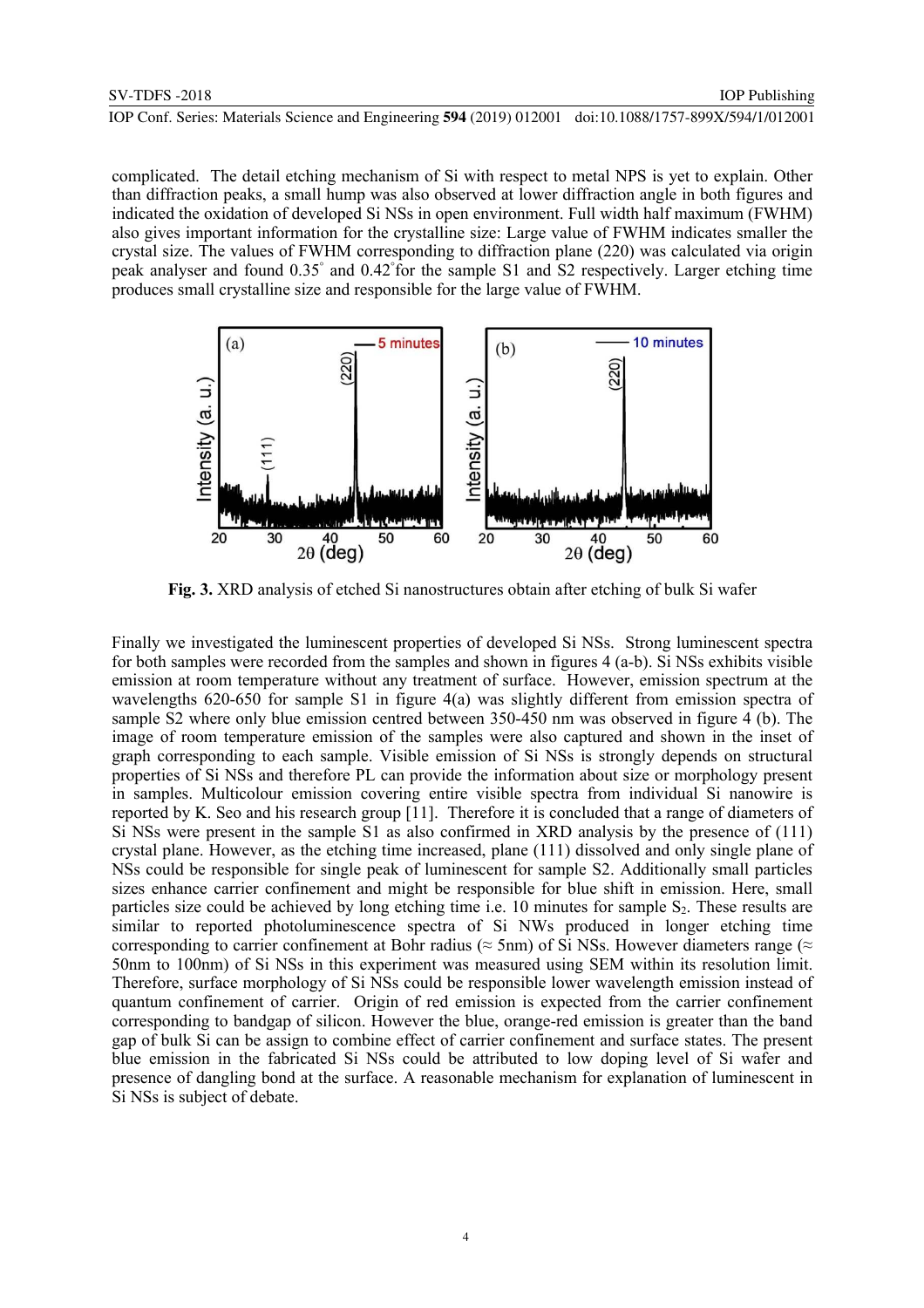

**Fig. 4** Photoluminescence spectra of Si nanostructures obtain after etching of Si wafer for (a) 5 minutes and (b) 10 minutes

**4. Conclusions:** In summary, a facile and cost effective method of electroless chemical etching was described for the development of Si nanostructures from p-type Si wafer (100). We employed sputtering method for Au deposition on the Si surface. Crystalline properties of etched Si strongly depend on etching conditions: time, size of metal nanoparticles, and concentration of etchant solution. Si crystal plane (100) easily dissolved in etchant solution than the (111) plane. Etched Si also shows optically active nature i. e. luminescent in broad range blue to read emission corresponding to carrier confinement effect and surface defect. Thus presented work give brief overview of Si NSs formation and their properties; could be helpful for further probe and application of Si NSs for various application especially cost effective light emitting devices.

**Acknowledgements**: A. Kumar is also thankful to Director; CSIR-CERRI support to carry out this research work. Authors are also grateful to technical staff of CSIR-CEERI Pilani for their help during the experiment.

#### **References:**

- [1]. Feynman, R.P., 2012. There's plenty of room at the bottom: An invitation to enter a new field of physics. In Handbook of Nanoscience, Engineering, and Technology, Third Edition (pp. 26-35). CRC Press.
- [2]. Zhang, L. and Webster, T.J., 2009. Nanotechnology and nanomaterials: promises for improved tissue regeneration. Nano today, 4(1), pp.66-80.
- [3]. Osminkina, L. A., Gonchar, K. A., Marshov, V. S., Bunkov, K. V., Petrov, D. V., Golovan, L. A.. & Timoshenko, V. Y. (2012). Optical properties of silicon nanowire arrays formed by metal-assisted chemical etching: evidences for light localization effect. Nanoscale research letters, 7(1), 524.
- [4]. Patil, J.J., Smith, B.D. and Grossman, J.C., 2017. Ultra-high aspect ratio functional nanoporous silicon via nucleated catalysts. RSC Advances, 7(19), pp.11537-11542.
- [5]. Huang, Z., Geyer, N., Werner, P., De Boor, J., &Gösele, U. (2011). Metal-assisted chemical etching of silicon: a review. Advanced materials, 23(2), 285-308.
- [6]. Han, H., Huang, Z. and Lee, W., 2014. Metal-assisted chemical etching of silicon and nanotechnology applications. Nano today, 9(3), pp.271-304.
- [7]. Toor, F., Miller, J.B., Davidson, L.M., Duan, W., Jura, M.P., Yim, J., Forziati, J. and Black, M.R., 2016. Metal assisted catalyzed etched (MACE) black Si: optics and device physics. Nanoscale, 8(34), pp.15448-15466.
- [8]. Zhang, Y. F., Tang, Y. H., Wang, N., Yu, D. P., Lee, C. S., Bello, I., & amp; Lee, S. T. (1998). Silicon nanowires prepared by laser ablation at high temperature. Applied physics letters, 72(15), 1835-1837.
- [9]. Kim, J., Kim, Y. H., Choi, S. H., & amp; Lee, W. (2011). Curved silicon nanowires with ribbon-like cross sections by metal-assisted chemical etching. Acs Nano, 5(6), 5242-5248.